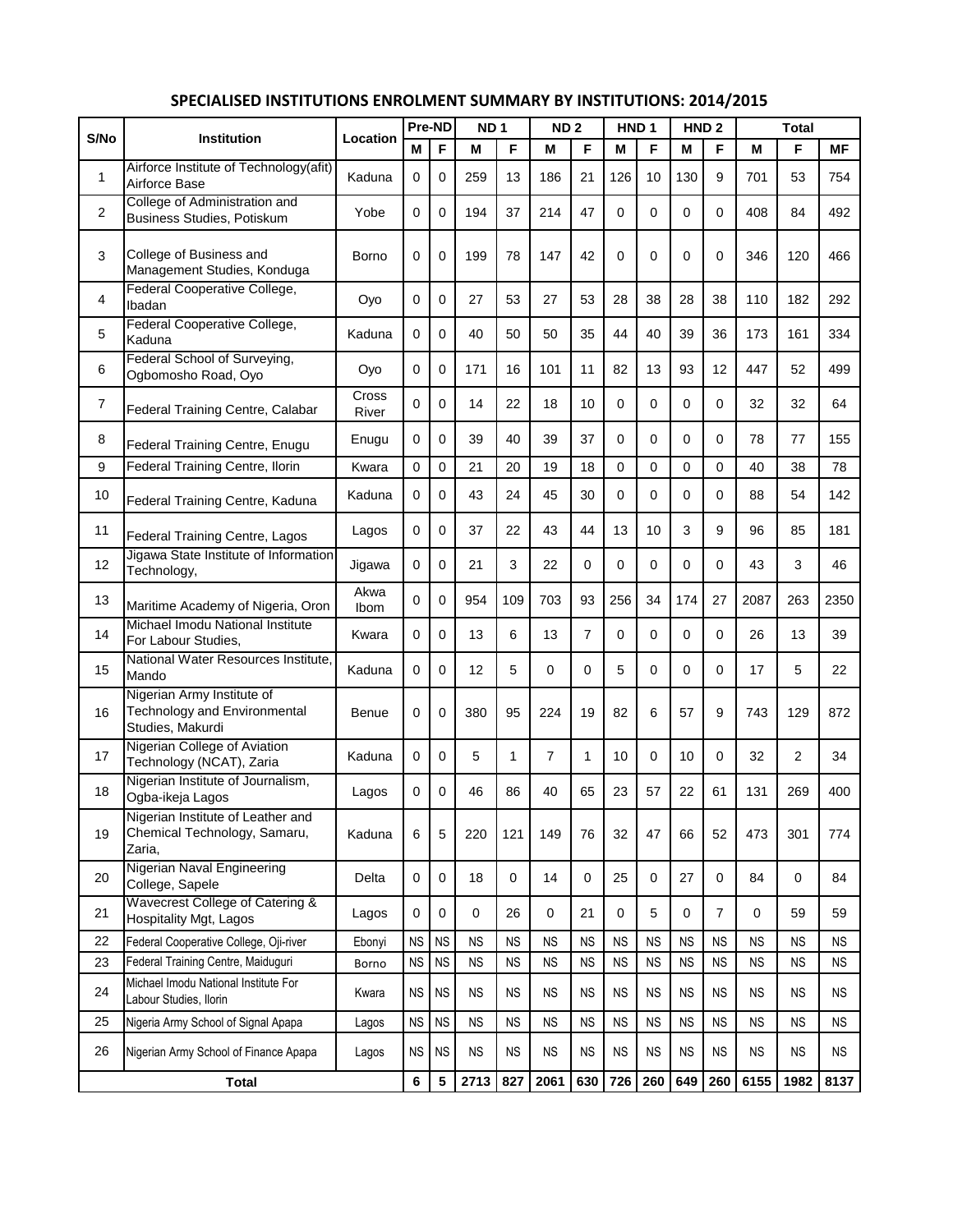| S/No           | Institution                                                                 | Location    | Pre-ND    |             |           | ND <sub>1</sub> |             | ND <sub>2</sub> | HND <sub>1</sub> |             | <b>HND</b><br>$\overline{2}$ |                |           | Total          |             |  |
|----------------|-----------------------------------------------------------------------------|-------------|-----------|-------------|-----------|-----------------|-------------|-----------------|------------------|-------------|------------------------------|----------------|-----------|----------------|-------------|--|
|                |                                                                             |             | M         | $\mathbf F$ | M         | $\mathbf F$     | м           | $\mathbf F$     | м                | $\mathbf F$ | M                            | $\mathbf F$    | M         | F              | MF          |  |
| $\mathbf{1}$   | Airforce Institute of Technology (afit) Airforce Base                       | Kaduna      | 58        | 3           | 186       | 21              | 142         | $\overline{7}$  | 130              | 9           | 70                           | 11             | 586       | 51             | 637         |  |
| $\overline{2}$ | College of Administration and Business Studies, Potiskum                    | Yobe        | 155       | 23          | 185       | 30              | 207         | 55              | $\circ$          | $\Omega$    | $\circ$                      | $\circ$        | 547       | 108            | 655         |  |
| 3              | Federal Cooperative College, Ibadan                                         | Oyo         | $\circ$   | $\circ$     | 38        | 42              | 38          | 42              | 29               | 35          | 29                           | 35             | 134       | 154            | 288         |  |
| 4              | Federal Cooperative College, Kaduna                                         | Kaduna      | $\circ$   | $\,0\,$     | 49        | 30              | 48          | 32              | 46               | 34          | 45                           | 35             | 188       | 131            | 319         |  |
| 5              | Federal Cooperative College, Oji-river                                      | Enugu       | $\theta$  | $\circ$     | 50        | 11C             | 38          | 50              | 28               | 53          | 25                           | 46             | 141       | 259            | 400         |  |
| 6              | Federal School of Surveying, Ogbomosho Road, Oyo                            | Oyo         | $\circ$   | $\theta$    | 126       | 16              | 101         | 12              | 97               | 13          | 80                           | 15             | 404       | 56             | 460         |  |
| 7              | Federal Training Centre, Calabar                                            | Cross River | $\theta$  | $\circ$     | 18        | 10              | 14          | 15              | $\circ$          | 0           | $\circ$                      | $\circ$        | 32        | 25             | 57          |  |
| 8              | Federal Training Centre, Enugu                                              | Enuqu       | $\circ$   | $\mathbb O$ | 43        | 34              | 59          | 51              | $\circ$          | $\circ$     | $\circ$                      | $\circ$        | 102       | 85             | 187         |  |
| 9              | Federal Training Centre, Ilorin                                             | Kwara       | $\circ$   | $\circ$     | 19        | 18              | 20          | 13              | $\Omega$         | $\Omega$    | $\circ$                      | $\circ$        | 39        | 31             | 70          |  |
| 10             | Federal Training Centre, Kaduna                                             | Kaduna      | $\circ$   | $\circ$     | 45        | 30              | 50          | 14              | $\circ$          | $\circ$     | $\theta$                     | $\circ$        | 95        | 44             | 139         |  |
| 11             | Jigawa State Institute of Information Technology,                           | Jiqawa      | $\circ$   | $\mathbb O$ | 22        | $\circ$         | 15          | $\overline{2}$  | $\circ$          | $\circ$     | $\circ$                      | $\,$ $\,$ $\,$ | 37        | $\overline{2}$ | 39          |  |
| 12             | Maritime Academy of Nigeria, Oron                                           | Akwa Ibom   | $\circ$   | $\circ$     | 1613      | 164             | 723         | 180             | 220              | 21          | 256                          | 64             | 2812      | 429            | 3241        |  |
| 13             | Michael Imodu National Institute For Labour Studies,                        | Kwara       | $\theta$  | $\circ$     | 13        | $\overline{7}$  | $\Omega$    | $\Omega$        | $\circ$          | $\circ$     | $\circ$                      | $\circ$        | 13        | $\overline{7}$ | 20          |  |
| 14             | Nigerian Army Institute of Technology and Environmental<br>Studies, Makurdi | Benue       | $\circ$   | $\circ$     | 160       | 20              | 163         | 9               | 60               | 6           | 69                           | 5              | 452       | 40             | 492         |  |
| 15             | Nigerian Institute of Journalism, Ogba-ikeja Lagos                          | Lagos       | $\circ$   | $\circ$     | 58        | 85              | 51          | 110             | 24               | 62          | 27                           | 60             | 160       | 317            | 477         |  |
| 16             | Nigerian Naval Engineering College, Sapele                                  | Delta       | $\theta$  | $\circ$     | 15        | $\circ$         | 19          | $\circ$         | 33               | $\circ$     | 21                           | $\mathbf{1}$   | 88        | $\mathbf{1}$   | 89          |  |
| 17             | Wavecrest College of Catering & Hospitality Mgt, Lagos                      | Lagos       | $\circ$   | $\circ$     | 0         | 21              | $\circ$     | 14              | $\circ$          | 7           | $\circ$                      | $\overline{4}$ | $\circ$   | 46             | 46          |  |
| 18             | College of Business and Management Studies, Konduga                         | Borno       | <b>NS</b> | <b>NS</b>   | <b>NS</b> | <b>NS</b>       | $_{\rm NS}$ | <b>NS</b>       | <b>NS</b>        | <b>NS</b>   | <b>NS</b>                    | <b>NS</b>      | <b>NS</b> | <b>NS</b>      | $_{\rm NS}$ |  |
| 19             | Federal Training College, Ilorin                                            | Kwara       | <b>NE</b> | NE          | <b>NE</b> | NE              | $\rm NE$    | NE              | <b>NE</b>        | <b>NE</b>   | NE                           | <b>NS</b>      | <b>NS</b> | <b>NS</b>      | <b>NS</b>   |  |
| 20             | Federal Training College, Lagos                                             | Lagos       | NE        | NE          | <b>NE</b> | NE              | <b>NE</b>   | NE              | <b>NE</b>        | <b>NE</b>   | NE                           | <b>NS</b>      | <b>NS</b> | <b>NS</b>      | $_{\rm NS}$ |  |
| 21             | Federal Training College, Maiduguri                                         | Borno       | NΕ        | NE          | <b>NE</b> | NE              | NE          | <b>NE</b>       | <b>NE</b>        | <b>NE</b>   | <b>NE</b>                    | <b>NS</b>      | <b>NS</b> | <b>NS</b>      | NS          |  |
| 22             | Michael Imodu National Institute For Labour Studies, Ilorin                 | Kwara       | NS.       | <b>NS</b>   | <b>NS</b> | <b>NS</b>       | <b>NS</b>   | <b>NS</b>       | <b>NS</b>        | <b>NS</b>   | <b>NS</b>                    | <b>NS</b>      | <b>NS</b> | <b>NS</b>      | $_{\rm NS}$ |  |
| 23             | Nigeria Army School of Signal Apapa                                         | Lagos       | NS.       | <b>NS</b>   | <b>NS</b> | <b>NS</b>       | <b>NS</b>   | <b>NS</b>       | <b>NS</b>        | <b>NS</b>   | $_{\rm NS}$                  | <b>NS</b>      | <b>NS</b> | <b>NS</b>      | $_{\rm NS}$ |  |
| 24             | Nigerian Army School of Finance Apapa                                       | Lagos       | NS.       | <b>NS</b>   | <b>NS</b> | <b>NS</b>       | $_{\rm NS}$ | <b>NS</b>       | <b>NS</b>        | <b>NS</b>   | <b>NS</b>                    | <b>NS</b>      | <b>NS</b> | <b>NS</b>      | $_{\rm NS}$ |  |
| 213<br>Total   |                                                                             |             |           |             |           | 638             | 1688        | 606             | 667              | 240         | 622                          | 276            | 5830      | 1786           | 7616        |  |

## **SPECIALISED INSTITUTIONS ENROLMENT SUMMARY BY INSTITUTIONS: 2013/2014**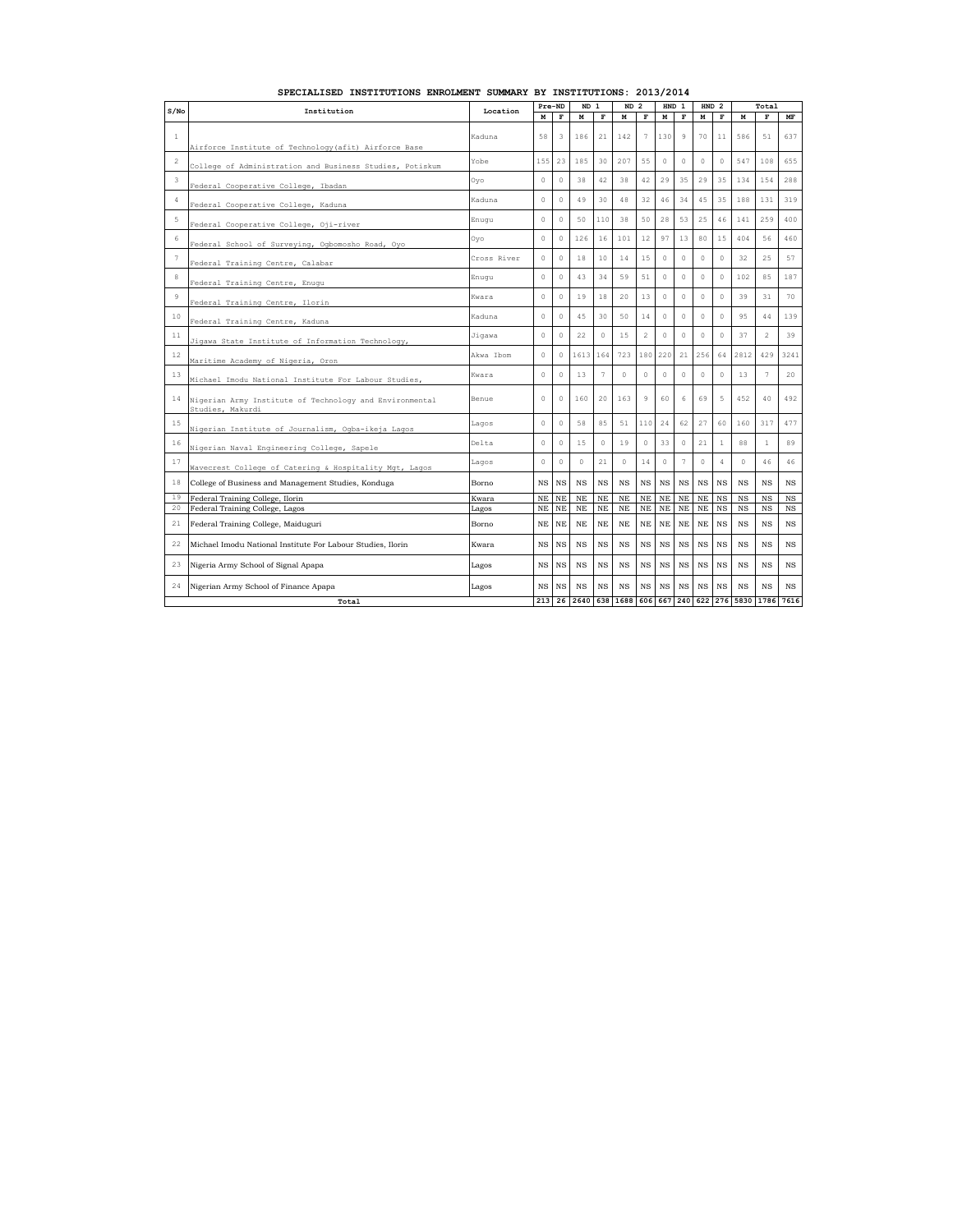| S/No             | Institution                                                              | Location  | Pre-ND       |              | ND <sub>1</sub> |                | ND <sub>2</sub> |           |           | HND 1          |           | HND <sub>2</sub> |             | Total          |           |
|------------------|--------------------------------------------------------------------------|-----------|--------------|--------------|-----------------|----------------|-----------------|-----------|-----------|----------------|-----------|------------------|-------------|----------------|-----------|
|                  |                                                                          |           | м            | F            | M               | F              | M               | F         | M         | F              | M         | F                | M           | F              | MF        |
|                  | Airforce Institute of Technology(afit) Airforce Base                     | Kaduna    | 15           | 3            | 111             | $\overline{4}$ | 201             | 18        | 71        | 11             | 71        | $\overline{2}$   | 469         | 38             | 507       |
| $\boldsymbol{2}$ | College of Administration and Business Studies, Potiskum                 | Yobe      | $\Omega$     | $\Omega$     | 171             | 61             | 161             | 56        | $\Omega$  | $\Omega$       | $\Omega$  | $\Omega$         | 332         | 117            | 449       |
| 3                | Federal Cooperative College, Ibadan                                      | Ovo       | $\Omega$     | $\mathbf{0}$ | 46              | 17             | 46              | 17        | 34        | 26             | 34        | 26               | 160         | 86             | 246       |
| $\overline{4}$   | Federal Cooperative College, Kaduna                                      | Kaduna    | $\Omega$     | $\Omega$     | 46              | 31             | 46              | 30        | 49        | 29             | 48        | 29               | 189         | 119            | 308       |
| 5                | Federal Cooperative College, Oji-river                                   | Enugu     | $\mathbf{O}$ | $\Omega$     | 38              | 50             | 31              | 52        | 25        | 40             | 30        | 50               | 124         | 192            | 316       |
| 6                | Federal School of Surveying, Ogbomosho Road, Oyo                         | Ovo       | $\Omega$     | $\Omega$     | 114             | 13             | 100             | 7         | 85        | 16             | 70        | 13               | 369         | 49             | 418       |
| 7                | Jigawa State Institute of Information Technology,                        | Jigawa    | $\mathbf{O}$ | $\mathbf{0}$ | 15              | 2              | 13              | $\Omega$  | $\Omega$  | $\Omega$       | $\Omega$  | $\Omega$         | 28          | $\overline{2}$ | 30        |
| 8                | Maritime Academy of Nigeria, Oron                                        | Akwa Ibom | $\Omega$     | $\Omega$     | 1446            | 107            | 651             | 173       | 224       | 31             | 210       | 53               | 2531        | 364            | 2895      |
| 9                | Nigerian Army Institute of Technology and Environmental Studies, Makurdi | Benue     | $\Omega$     | $\mathbf{0}$ | 169             | 11             | 157             | 23        | 68        | 6              | 59        | 5                | 453         | 45             | 498       |
| 10               | Nigerian Institute of Journalism, Ogba-ikeja Lagos                       | Lagos     | $\Omega$     | n            | 51              | 110            | 58              | 95        | 27        | 60             | 29        | 40               | 165         | 305            | 470       |
| 11               | Nigerian Institute of Leather and Chemical Technology, Samaru, Zaria,    | Kaduna    | $\Omega$     | $\mathbf{0}$ | 122             | 82             | 140             | 84        | 56        | 43             | 54        | 28               | 372         | 237            | 609       |
| 12               | Nigerian Naval Engineering College, Sapele                               | Delta     | $\Omega$     | $\Omega$     | 19              | $\Omega$       | 19              | $\Omega$  | 22        | $\mathbf{1}$   | 31        |                  | 91          |                | 92        |
| 13               | Wavecrest College of Catering & Hospitality Mgt, Lagos                   | Lagos     | $\Omega$     | $\Omega$     | $\Omega$        | 16             | $\Omega$        | 19        | $\Omega$  | $\overline{4}$ | $\Omega$  | 10               | $\Omega$    | 49             | 49        |
| 14               | College of Business and Management Studies, Konduga                      | Borno     | $_{\rm NS}$  | <b>NS</b>    | $_{\rm NS}$     | $_{\rm NS}$    | <b>NS</b>       | <b>NS</b> | <b>NS</b> | <b>NS</b>      | <b>NS</b> | $_{\rm NS}$      | <b>NS</b>   | $_{\rm NS}$    | <b>NS</b> |
| 15               | Michael Imodu NILS, Ilorin                                               | Kwara     | <b>NS</b>    | <b>NS</b>    | <b>NS</b>       | $_{\rm NS}$    | <b>NS</b>       | <b>NS</b> | <b>NS</b> | <b>NS</b>      | <b>NS</b> | <b>NS</b>        | <b>NS</b>   | $_{\rm NS}$    | <b>NS</b> |
| 16               | Nigeria Army School of Signal Apapa                                      | Lagos     | $_{\rm NS}$  | <b>NS</b>    | $_{\rm NS}$     | $_{\rm NS}$    | <b>NS</b>       | <b>NS</b> | <b>NS</b> | <b>NS</b>      | <b>NS</b> | $_{\rm NS}$      | <b>NS</b>   | $_{\rm NS}$    | <b>NS</b> |
| 17               | Nigerian Army School of Finance Apapa                                    | Lagos     | NS NS        |              | <b>NS</b>       | $_{\rm NS}$    | $_{\rm NS}$     | NS        | <b>NS</b> | <b>NS</b>      | <b>NS</b> | <b>NS</b>        | $_{\rm NS}$ | $_{\rm NS}$    | <b>NS</b> |
| Total            |                                                                          |           | 15           | 3            | 2348            | 504            | 1623            | 574       | 661       | 267            | 636       | 256              | 5283        | 1604           | 6887      |

**SPECIALISED INSTITUTIONS ENROLMENT SUMMARY BY INSTITUTIONS: 2012/2013**